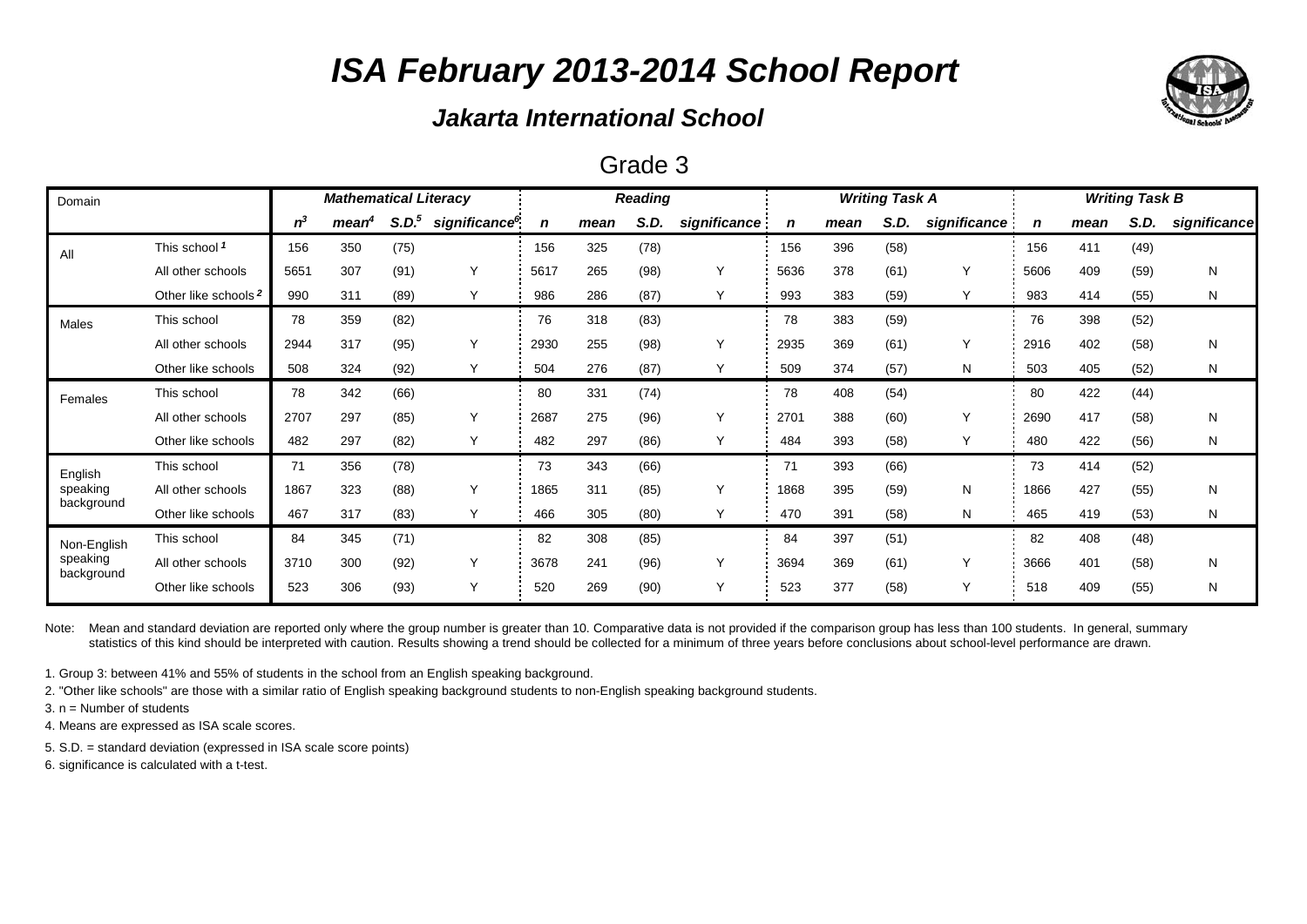### *Jakarta International School*

| Grade 4 |  |
|---------|--|
|---------|--|

| Domain                 |                                 | <b>Mathematical Literacy</b> |                   |                   |                           |             | <b>Reading</b> |      |              |      | <b>Writing Task A</b> |      | <b>Writing Task B</b> |      |      |      |              |
|------------------------|---------------------------------|------------------------------|-------------------|-------------------|---------------------------|-------------|----------------|------|--------------|------|-----------------------|------|-----------------------|------|------|------|--------------|
|                        |                                 | $n^3$                        | mean <sup>4</sup> | S.D. <sup>5</sup> | significance <sup>6</sup> | $\mathbf n$ | mean           | S.D. | significance | n    | mean                  | S.D. | significance          | n    | mean | S.D. | significance |
| All                    | This school 1                   | 160                          | 417               | (90)              |                           | 160         | 366            | (69) |              | 161  | 447                   | (46) |                       | 160  | 460  | (59) |              |
|                        | All other schools               | 4133                         | 373               | (100)             | Υ                         | 4114        | 317            | (94) | Y            | 4125 | 412                   | (63) | $\vee$                | 4112 | 445  | (62) | Υ            |
|                        | Other like schools <sup>2</sup> | 614                          | 383               | (94)              | Y                         | 614         | 344            | (87) | Y            | 612  | 427                   | (59) | Y                     | 611  | 449  | (57) | Y            |
| <b>Males</b>           | This school                     | 81                           | 428               | (93)              |                           | 80          | 358            | (76) |              | 81   | 434                   | (47) |                       | 79   | 454  | (53) |              |
|                        | All other schools               | 2135                         | 382               | (102)             | Υ                         | 2131        | 307            | (93) | Y            | 2129 | 403                   | (63) | Υ                     | 2129 | 438  | (62) | Υ            |
|                        | Other like schools              | 307                          | 396               | (95)              | Y                         | 309         | 332            | (80) | Y            | 305  | 416                   | (55) | Y                     | 308  | 438  | (55) | Y            |
| Females                | This school                     | 79                           | 405               | (85)              |                           | 80          | 374            | (61) |              | 80   | 460                   | (40) |                       | 81   | 467  | (64) |              |
|                        | All other schools               | 1998                         | 364               | (97)              | Υ                         | 1983        | 329            | (94) | Y            | 1996 | 423                   | (61) | $\checkmark$          | 1983 | 453  | (60) | Y            |
|                        | Other like schools              | 307                          | 371               | (91)              | Y                         | 305         | 356            | (92) | Y            | 307  | 438                   | (60) | Υ                     | 303  | 461  | (57) | N            |
| English                | This school                     | 81                           | 423               | (79)              |                           | 80          | 376            | (59) |              | 82   | 450                   | (46) |                       | 81   | 470  | (59) |              |
| speaking               | All other schools               | 1239                         | 385               | (96)              | Υ                         | 1237        | 356            | (88) | Y            | 1239 | 430                   | (62) | Y                     | 1237 | 457  | (59) | N            |
| background             | Other like schools              | 274                          | 386               | (94)              | Y                         | 275         | 364            | (89) | N            | 275  | 432                   | (60) | Υ                     | 275  | 456  | (57) | N            |
| Non-English            | This school                     | 79                           | 410               | (99)              |                           | 80          | 356            | (77) |              | 79   | 443                   | (45) |                       | 79   | 451  | (59) |              |
| speaking<br>background | All other schools               | 2886                         | 368               | (102)             | Υ                         | 2870        | 301            | (92) | Y            | 2878 | 405                   | (62) | Y                     | 2868 | 439  | (62) | N            |
|                        | Other like schools              | 340                          | 382               | (93)              | Y                         | 339         | 327            | (83) | Υ            | 337  | 423                   | (57) | $\checkmark$          | 336  | 444  | (57) | N            |

Note: Mean and standard deviation are reported only where the group number is greater than 10. Comparative data is not provided if the comparison group has less than 100 students. In general, summary statistics of this kind should be interpreted with caution. Results showing a trend should be collected for a minimum of three years before conclusions about school-level performance are drawn.

1. Group 3: between 41% and 55% of students in the school from an English speaking background.

2. "Other like schools" are those with a similar ratio of English speaking background students to non-English speaking background students.

3. n = Number of students

4. Means are expressed as ISA scale scores.

5. S.D. = standard deviation (expressed in ISA scale score points)

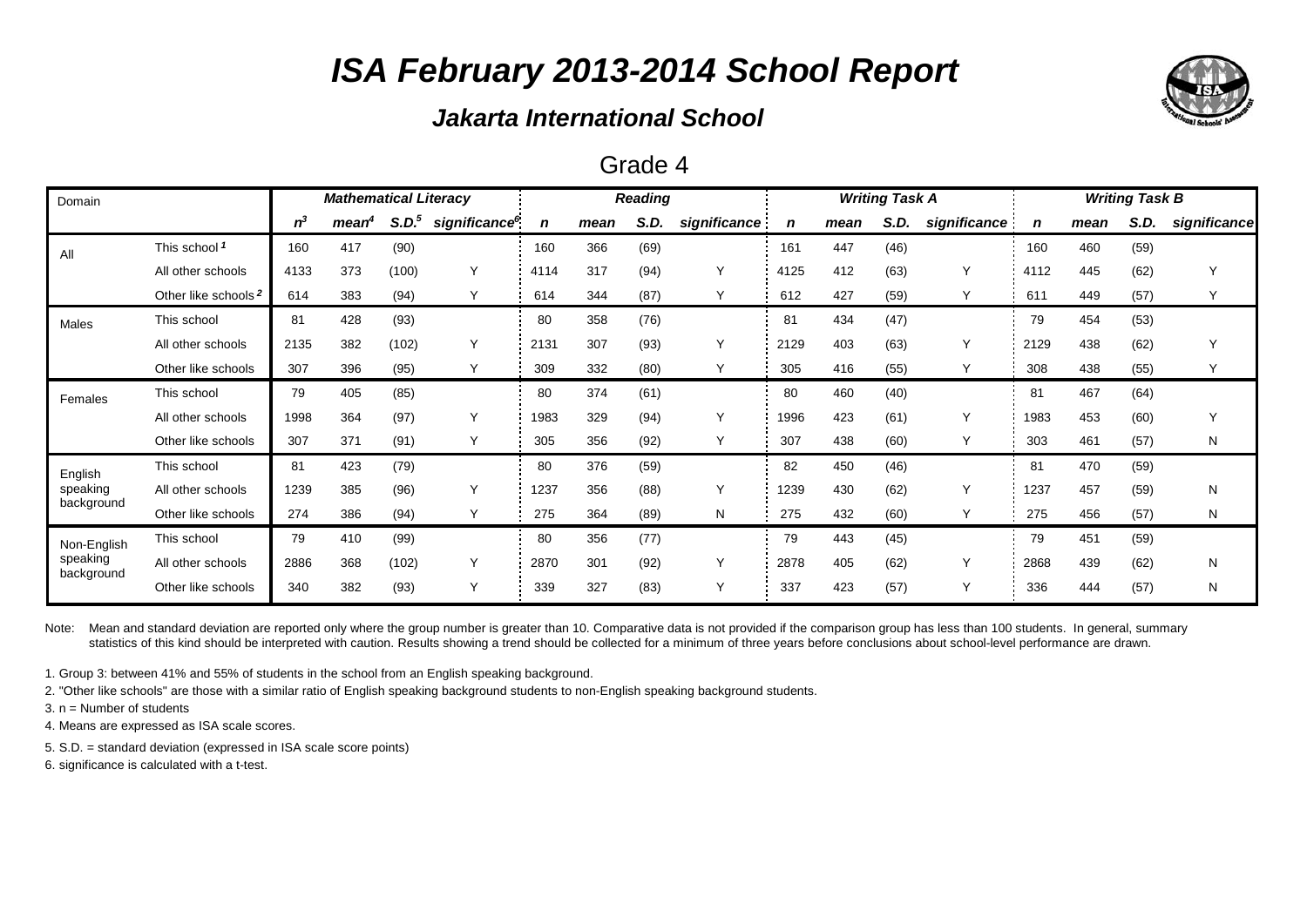### *Jakarta International School*

### Grade 5

| Domain                 | <b>Mathematical Literacy</b>    |       |                   |                   |                           | <b>Reading</b> |      |      |              | <b>Writing Task A</b> |      | <b>Writing Task B</b> |              |      |      |      |              |
|------------------------|---------------------------------|-------|-------------------|-------------------|---------------------------|----------------|------|------|--------------|-----------------------|------|-----------------------|--------------|------|------|------|--------------|
|                        |                                 | $n^3$ | mean <sup>4</sup> | S.D. <sup>5</sup> | significance <sup>6</sup> | n              | mean | S.D. | significance |                       | mean | S.D.                  | significance | n    | mean | S.D. | significance |
| All                    | This school 1                   | 170   | 475               | (90)              |                           | 171            | 413  | (77) |              | 170                   | 500  | (52)                  |              | 171  | 503  | (52) |              |
|                        | All other schools               | 5695  | 431               | (97)              | Y                         | 5694           | 360  | (93) | Y            | 5682                  | 460  | (66)                  | $\checkmark$ | 5684 | 487  | (64) | $\checkmark$ |
|                        | Other like schools <sup>2</sup> | 1063  | 441               | (94)              | Υ                         | 1064           | 376  | (84) | Υ            | 1062                  | 473  | (62)                  |              | 1064 | 494  | (59) |              |
| Males                  | This school                     | 83    | 488               | (84)              |                           | 84             | 402  | (78) |              | 83                    | 496  | (53)                  |              | 84   | 491  | (51) |              |
|                        | All other schools               | 2878  | 442               | (98)              | $\checkmark$              | 2879           | 349  | (93) | Y            | 2870                  | 450  | (67)                  | $\checkmark$ | 2875 | 477  | (66) | Y            |
|                        | Other like schools              | 538   | 454               | (95)              | Y                         | 536            | 367  | (82) | Y            | 538                   | 463  | (63)                  | Υ            | 537  | 487  | (62) | N            |
| Females                | This school                     | 87    | 463               | (95)              |                           | 87             | 423  | (74) |              | 87                    | 505  | (51)                  |              | 87   | 515  | (49) |              |
|                        | All other schools               | 2817  | 419               | (95)              | Υ                         | 2815           | 372  | (93) | Y            | 2812                  | 471  | (63)                  | $\checkmark$ | 2809 | 497  | (61) | Υ            |
|                        | Other like schools              | 525   | 428               | (90)              | Y                         | 528            | 386  | (85) | Y            | 524                   | 483  | (60)                  | Υ            | 527  | 501  | (55) | Y            |
| English                | This school                     | 79    | 461               | (92)              |                           | 80             | 424  | (85) |              | 79                    | 492  | (57)                  |              | 80   | 506  | (56) |              |
| speaking               | All other schools               | 2011  | 439               | (92)              | Υ                         | 2008           | 394  | (86) | Y            | 2011                  | 480  | (62)                  | N            | 2005 | 502  | (61) | N            |
| background             | Other like schools              | 521   | 441               | (91)              | N                         | 520            | 391  | (79) | Y            | 520                   | 479  | (62)                  | N            | 519  | 498  | (59) | N            |
| Non-English            | This school                     | 91    | 488               | (87)              |                           | 91             | 403  | (67) |              | 91                    | 508  | (47)                  |              | 91   | 501  | (47) |              |
| speaking<br>background | All other schools               | 3633  | 427               | (99)              | Υ                         | 3635           | 342  | (92) | Υ            | 3620                  | 449  | (65)                  | $\checkmark$ | 3628 | 479  | (65) | Y            |
|                        | Other like schools              | 542   | 442               | (96)              | Y                         | 544            | 361  | (86) | Y            | 542                   | 468  | (63)                  | $\checkmark$ | 545  | 490  | (58) | Y            |

Note: Mean and standard deviation are reported only where the group number is greater than 10. Comparative data is not provided if the comparison group has less than 100 students. In general, summary statistics of this kind should be interpreted with caution. Results showing a trend should be collected for a minimum of three years before conclusions about school-level performance are drawn.

1. Group 3: between 41% and 55% of students in the school from an English speaking background.

2. "Other like schools" are those with a similar ratio of English speaking background students to non-English speaking background students.

3. n = Number of students

4. Means are expressed as ISA scale scores.

5. S.D. = standard deviation (expressed in ISA scale score points)

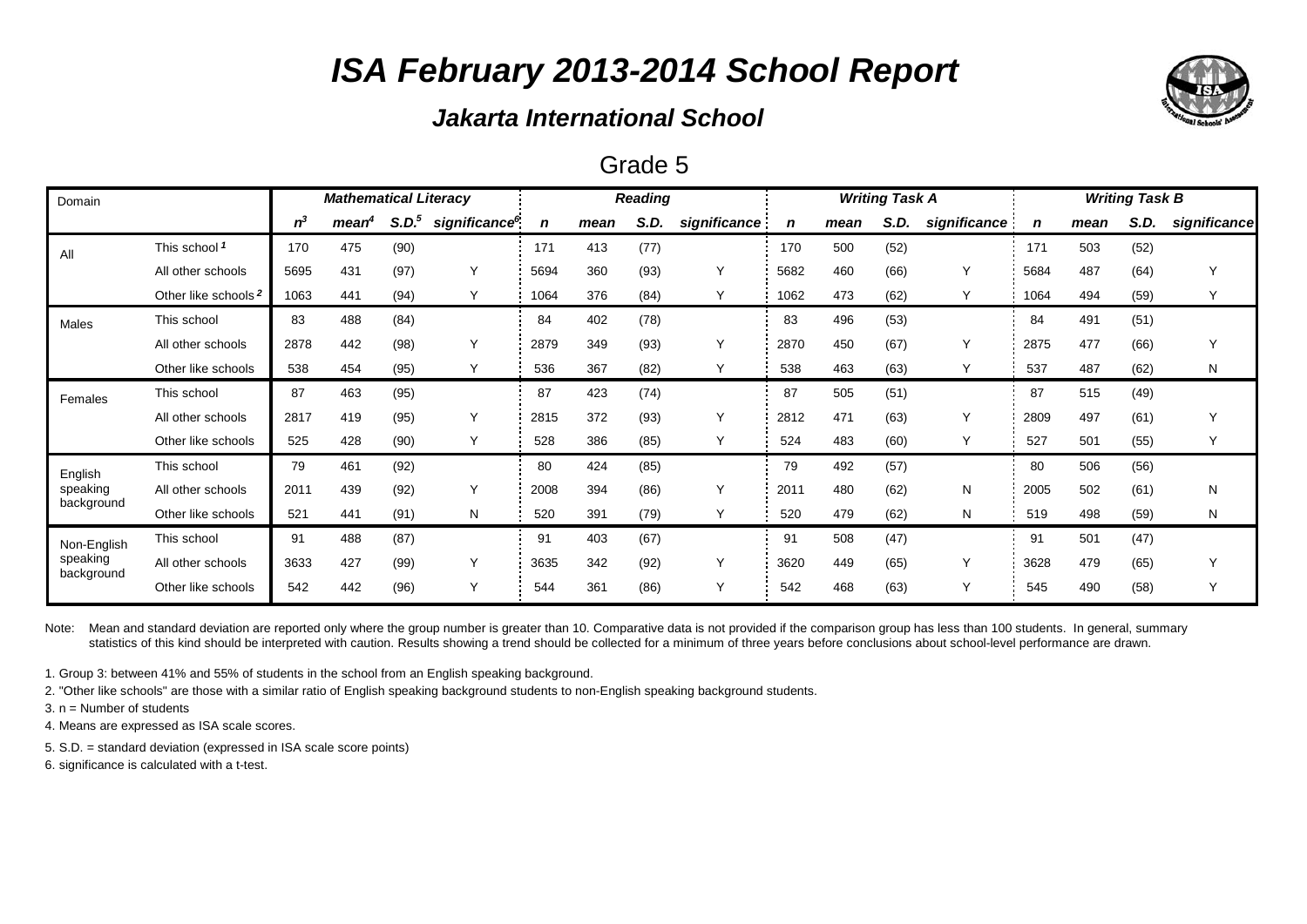### *Jakarta International School*

### Grade 6

| Domain                 | <b>Mathematical Literacy</b>    |       |                   |                   |                           | <b>Reading</b> |      |       |              | <b>Writing Task A</b> |      | <b>Writing Task B</b> |              |      |      |      |              |
|------------------------|---------------------------------|-------|-------------------|-------------------|---------------------------|----------------|------|-------|--------------|-----------------------|------|-----------------------|--------------|------|------|------|--------------|
|                        |                                 | $n^3$ | mean <sup>4</sup> | S.D. <sup>5</sup> | significance <sup>6</sup> | n              | mean | S.D.  | significance | n                     | mean | S.D.                  | significance | n    | mean | S.D. | significance |
| All                    | This school 1                   | 190   | 513               | (75)              |                           | 190            | 455  | (75)  |              | 190                   | 514  | (55)                  |              | 190  | 539  | (60) |              |
|                        | All other schools               | 4151  | 471               | (96)              | Υ                         | 4141           | 400  | (98)  | Y            | 4140                  | 483  | (69)                  | $\checkmark$ | 4130 | 506  | (64) | $\checkmark$ |
|                        | Other like schools <sup>2</sup> | 600   | 483               | (96)              | Υ                         | 600            | 428  | (90)  | Y            | 601                   | 505  | (63)                  | Ν            | 600  | 515  | (61) |              |
| Males                  | This school                     | 112   | 515               | (72)              |                           | 113            | 445  | (77)  |              | 112                   | 505  | (56)                  |              | 13   | 525  | (56) |              |
|                        | All other schools               | 2189  | 476               | (96)              | Υ                         | 2188           | 387  | (100) | Y            | 2184                  | 470  | (69)                  | Y            | 2180 | 493  | (64) |              |
|                        | Other like schools              | 280   | 483               | (97)              | Υ                         | 281            | 413  | (92)  | Υ            | 280                   | 487  | (65)                  | $\checkmark$ | 281  | 495  | (61) |              |
| Females                | This school                     | 78    | 511               | (79)              |                           | 77             | 469  | (70)  |              | 78                    | 526  | (51)                  |              | 77   | 558  | (60) |              |
|                        | All other schools               | 1962  | 465               | (96)              | Υ                         | 1953           | 414  | (94)  | Y            | 1956                  | 499  | (66)                  | $\checkmark$ | 1950 | 519  | (62) | Υ            |
|                        | Other like schools              | 320   | 482               | (94)              | Y                         | 319            | 441  | (87)  | Y            | 321                   | 521  | (57)                  | N            | 319  | 531  | (56) | Y            |
| English                | This school                     | 91    | 506               | (77)              |                           | 91             | 466  | (73)  |              | 91                    | 513  | (59)                  |              | 91   | 541  | (65) |              |
| speaking               | All other schools               | 1257  | 475               | (92)              | Υ                         | 1254           | 437  | (93)  | Y            | 1254                  | 506  | (65)                  | N            | 1250 | 520  | (61) | Υ            |
| background             | Other like schools              | 280   | 481               | (92)              | Υ                         | 278            | 452  | (84)  | N            | 282                   | 518  | (59)                  | N            | 278  | 522  | (58) |              |
| Non-English            | This school                     | 99    | 521               | (73)              |                           | 99             | 444  | (76)  |              | 99                    | 514  | (51)                  |              | 99   | 536  | (55) |              |
| speaking<br>background | All other schools               | 2891  | 470               | (98)              | Υ                         | 2884           | 384  | (96)  | Y            | 2883                  | 474  | (69)                  | $\checkmark$ | 2877 | 499  | (65) | $\checkmark$ |
|                        | Other like schools              | 320   | 484               | (99)              | Y                         | 322            | 406  | (91)  | Υ            | 319                   | 493  | (64)                  | $\checkmark$ | 322  | 508  | (63) | Y            |

Note: Mean and standard deviation are reported only where the group number is greater than 10. Comparative data is not provided if the comparison group has less than 100 students. In general, summary statistics of this kind should be interpreted with caution. Results showing a trend should be collected for a minimum of three years before conclusions about school-level performance are drawn.

1. Group 3: between 41% and 55% of students in the school from an English speaking background.

2. "Other like schools" are those with a similar ratio of English speaking background students to non-English speaking background students.

3. n = Number of students

4. Means are expressed as ISA scale scores.

5. S.D. = standard deviation (expressed in ISA scale score points)

6. significance is calculated with a t-test.

At the school's request, 1 student who received an individual student report was not included in the school aggregates.

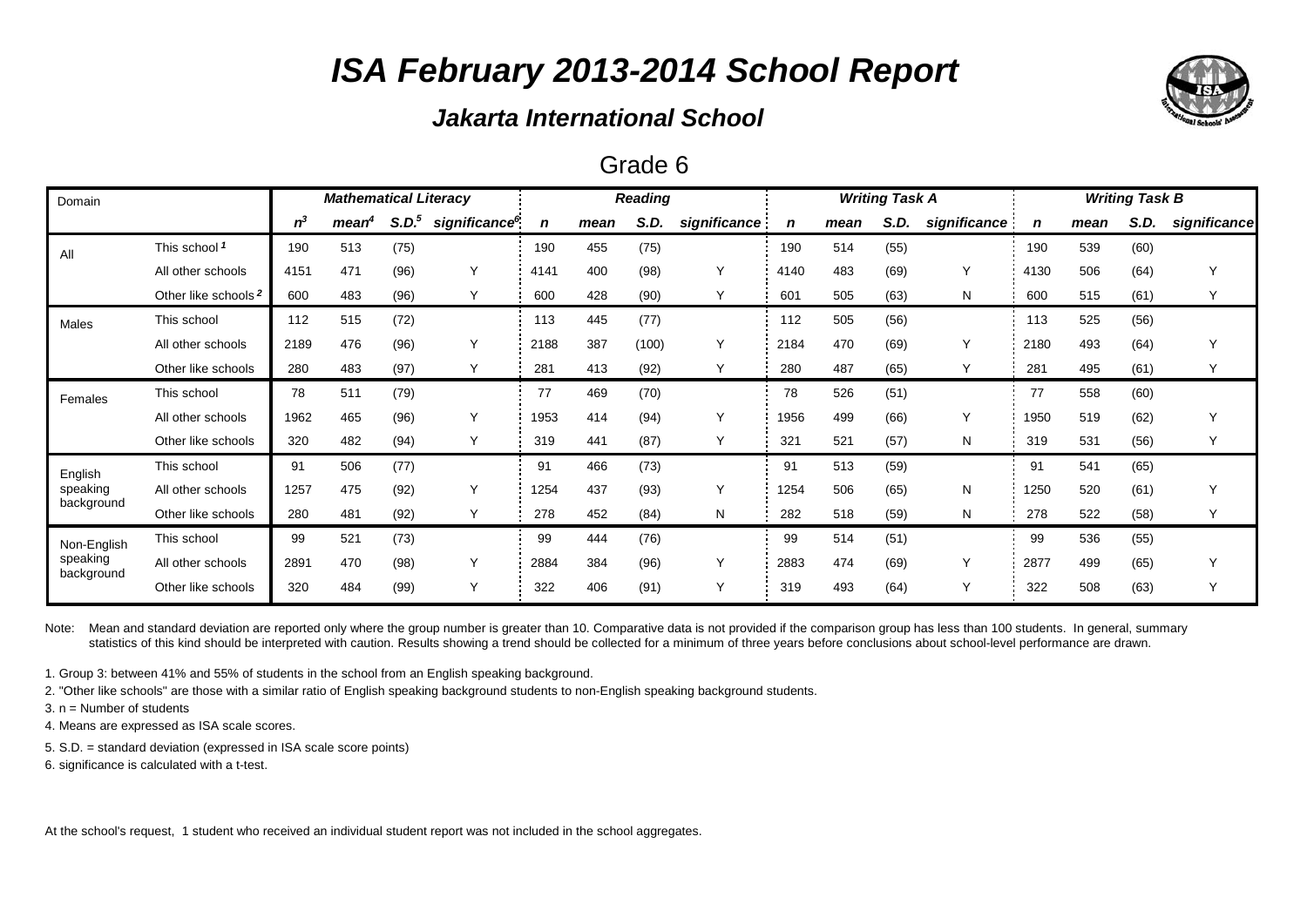## *Jakarta International School*

#### Grade 7

| Domain                                |                                 |       | <b>Mathematical Literacy</b> |                   |                           |      |      | <b>Reading</b> |              |      |      | <b>Writing Task A</b> |              | <b>Writing Task B</b> |      |      |              |  |
|---------------------------------------|---------------------------------|-------|------------------------------|-------------------|---------------------------|------|------|----------------|--------------|------|------|-----------------------|--------------|-----------------------|------|------|--------------|--|
|                                       |                                 | $n^3$ | mean <sup>4</sup>            | S.D. <sup>5</sup> | significance <sup>6</sup> | n    | mean | S.D.           | significance | n    | mean | S.D.                  | significance | n                     | mean | S.D. | significance |  |
| All                                   | This school 1                   | 201   | 554                          | (83)              |                           | 201  | 501  | (83)           |              | 201  | 553  | (53)                  |              | 201                   | 560  | (50) |              |  |
|                                       | All other schools               | 4898  | 520                          | (89)              | $\checkmark$              | 4850 | 450  | (96)           | Y            | 4864 | 524  | (72)                  | Y            | 4837                  | 539  | (67) | Υ            |  |
|                                       | Other like schools <sup>2</sup> | 960   | 538                          | (83)              | Υ                         | 953  | 471  | (91)           | Υ            | 959  | 539  | (68)                  | Y            | 952                   | 551  | (59) | Υ            |  |
| Males                                 | This school                     | 107   | 563                          | (78)              |                           | 108  | 501  | (83)           |              | 107  | 543  | (56)                  |              | 108                   | 548  | (49) |              |  |
|                                       | All other schools               | 2523  | 525                          | (92)              | ٧                         | 2500 | 442  | (100)          | Y            | 2503 | 511  | (75)                  | Y            | 2485                  | 526  | (71) | Υ            |  |
|                                       | Other like schools              | 499   | 542                          | (86)              | Υ                         | 497  | 464  | (95)           | Υ            | 498  | 526  | (71)                  | Y            | 496                   | 538  | (63) | N            |  |
| Females                               | This school                     | 94    | 544                          | (89)              |                           | 93   | 501  | (84)           |              | 94   | 564  | (46)                  |              | 93                    | 573  | (48) |              |  |
|                                       | All other schools               | 2375  | 514                          | (86)              | ٧                         | 2350 | 458  | (90)           | Y            | 2361 | 538  | (67)                  | Y            | 2352                  | 552  | (59) | Y            |  |
|                                       | Other like schools              | 461   | 535                          | (80)              | N                         | 456  | 480  | (84)           | Υ            | 461  | 554  | (63)                  | N            | 456                   | 565  | (51) | N            |  |
| English                               | This school                     | 83    | 544                          | (86)              |                           | 83   | 509  | (89)           |              | 83   | 549  | (56)                  |              | 83                    | 562  | (52) |              |  |
| speaking                              | All other schools               | 1577  | 530                          | (87)              | N                         | 1579 | 493  | (86)           | N            | 1576 | 548  | (66)                  | N            | 1576                  | 557  | (63) | N            |  |
| background                            | Other like schools              | 443   | 540                          | (84)              | N                         | 439  | 501  | (86)           | N            | 443  | 551  | (66)                  | N            | 439                   | 561  | (59) | N            |  |
| Non-English<br>speaking<br>background | This school                     | 118   | 561                          | (81)              |                           | 118  | 495  | (78)           |              | 118  | 556  | (50)                  |              | 118                   | 558  | (49) |              |  |
|                                       | All other schools               | 3246  | 515                          | (90)              | Υ                         | 3195 | 428  | (93)           | Υ            | 3213 | 513  | (73)                  | Y            | 3185                  | 530  | (67) | Y            |  |
|                                       | Other like schools              | 517   | 537                          | (82)              | Υ                         | 514  | 446  | (86)           | Υ            | 516  | 529  | (69)                  | Y            | 513                   | 542  | (58) | Y            |  |

Note: Mean and standard deviation are reported only where the group number is greater than 10. Comparative data is not provided if the comparison group has less than 100 students. In general, summary statistics of this kind should be interpreted with caution. Results showing a trend should be collected for a minimum of three years before conclusions about school-level performance are drawn.

1. Group 3: between 41% and 55% of students in the school from an English speaking background.

2. "Other like schools" are those with a similar ratio of English speaking background students to non-English speaking background students.

3. n = Number of students

4. Means are expressed as ISA scale scores.

5. S.D. = standard deviation (expressed in ISA scale score points)

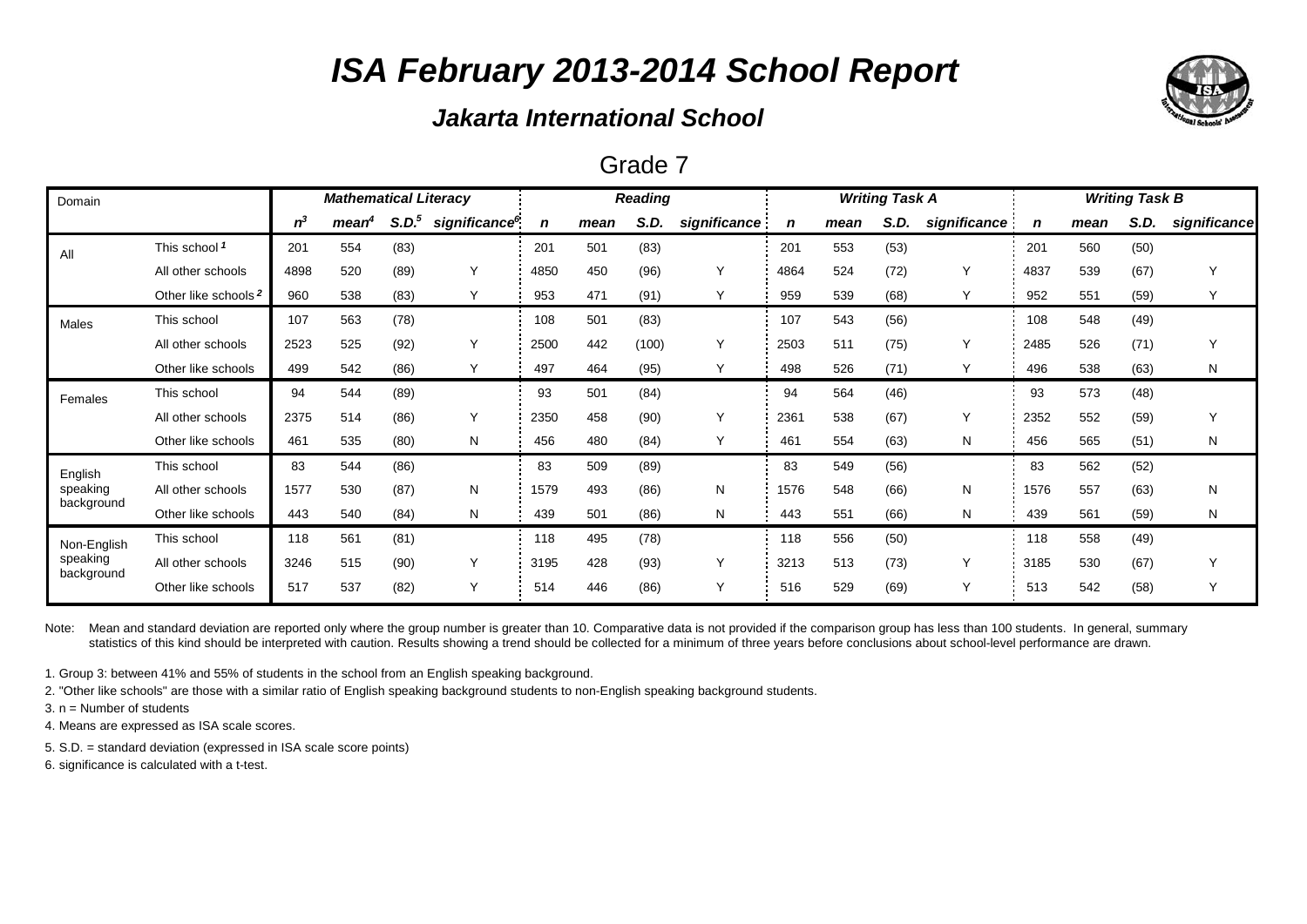### *Jakarta International School*

#### Grade 8

| Domain                 |                                 | <b>Mathematical Literacy</b> |      |                   |                           |             | <b>Reading</b> |      |              |      | <b>Writing Task A</b> |      | <b>Writing Task B</b> |      |      |      |              |
|------------------------|---------------------------------|------------------------------|------|-------------------|---------------------------|-------------|----------------|------|--------------|------|-----------------------|------|-----------------------|------|------|------|--------------|
|                        |                                 | $n^3$                        | mean | S.D. <sup>5</sup> | significance <sup>6</sup> | $\mathbf n$ | mean           | S.D. | significance | n    | mean                  | S.D. | significance          | n    | mean | S.D. | significance |
| All                    | This school 1                   | 206                          | 594  | (79)              |                           | 202         | 523            | (79) |              | 207  | 574                   | (56) |                       | 203  | 583  | (60) |              |
|                        | All other schools               | 4277                         | 545  | (85)              | $\checkmark$              | 4259        | 473            | (89) | Y            | 4267 | 548                   | (70) | $\vee$                | 4261 | 564  | (65) |              |
|                        | Other like schools <sup>2</sup> | 647                          | 551  | (88)              | Υ                         | 646         | 483            | (88) | Υ            | 645  | 561                   | (64) |                       | 646  | 574  | (64) | N            |
| <b>Males</b>           | This school                     | 110                          | 603  | (79)              |                           | 108         | 519            | (79) |              | 110  | 561                   | (58) |                       | 108  | 573  | (61) |              |
|                        | All other schools               | 2275                         | 555  | (87)              | Υ                         | 2260        | 469            | (92) | Y            | 2267 | 535                   | (71) | Y                     | 2260 | 553  | (68) |              |
|                        | Other like schools              | 313                          | 562  | (89)              | Υ                         | 311         | 483            | (93) | Υ            | 312  | 551                   | (63) | N                     | 311  | 562  | (72) | N            |
| Females                | This school                     | 96                           | 584  | (79)              |                           | 94          | 529            | (78) |              | 97   | 588                   | (50) |                       | 95   | 593  | (57) |              |
|                        | All other schools               | 2001                         | 534  | (82)              | $\checkmark$              | 1998        | 478            | (85) | Y            | 1999 | 562                   | (64) | Y                     | 2000 | 577  | (59) |              |
|                        | Other like schools              | 334                          | 540  | (86)              | Υ                         | 335         | 483            | (83) | Υ            | 333  | 570                   | (63) | Y                     | 335  | 584  | (53) | N            |
| English                | This school                     | 79                           | 576  | (79)              |                           | 77          | 519            | (76) |              | 79   | 568                   | (61) |                       | 77   | 580  | (57) |              |
| speaking               | All other schools               | 1422                         | 548  | (82)              | Υ                         | 1416        | 501            | (88) | N            | 1420 | 568                   | (65) | N                     | 1413 | 577  | (62) | Ν            |
| background             | Other like schools              | 286                          | 553  | (86)              | Υ                         | 286         | 510            | (87) | N            | 285  | 574                   | (64) | N                     | 285  | 586  | (61) | N            |
| Non-English            | This school                     | 126                          | 606  | (78)              |                           | 124         | 526            | (81) |              | 127  | 578                   | (52) |                       | 125  | 586  | (61) |              |
| speaking<br>background | All other schools               | 2855                         | 544  | (87)              | Υ                         | 2843        | 460            | (86) | Y            | 2847 | 538                   | (69) | Y                     | 2848 | 558  | (66) |              |
|                        | Other like schools              | 361                          | 549  | (90)              | Υ                         | 360         | 461            | (82) | Y            | 360  | 550                   | (62) | Y                     | 361  | 564  | (65) | Υ            |

Note: Mean and standard deviation are reported only where the group number is greater than 10. Comparative data is not provided if the comparison group has less than 100 students. In general, summary statistics of this kind should be interpreted with caution. Results showing a trend should be collected for a minimum of three years before conclusions about school-level performance are drawn.

1. Group 3: between 41% and 55% of students in the school from an English speaking background.

2. "Other like schools" are those with a similar ratio of English speaking background students to non-English speaking background students.

3. n = Number of students

4. Means are expressed as ISA scale scores.

5. S.D. = standard deviation (expressed in ISA scale score points)

6. significance is calculated with a t-test.

At the school's request, 1 student who received an individual student report was not included in the school aggregates.

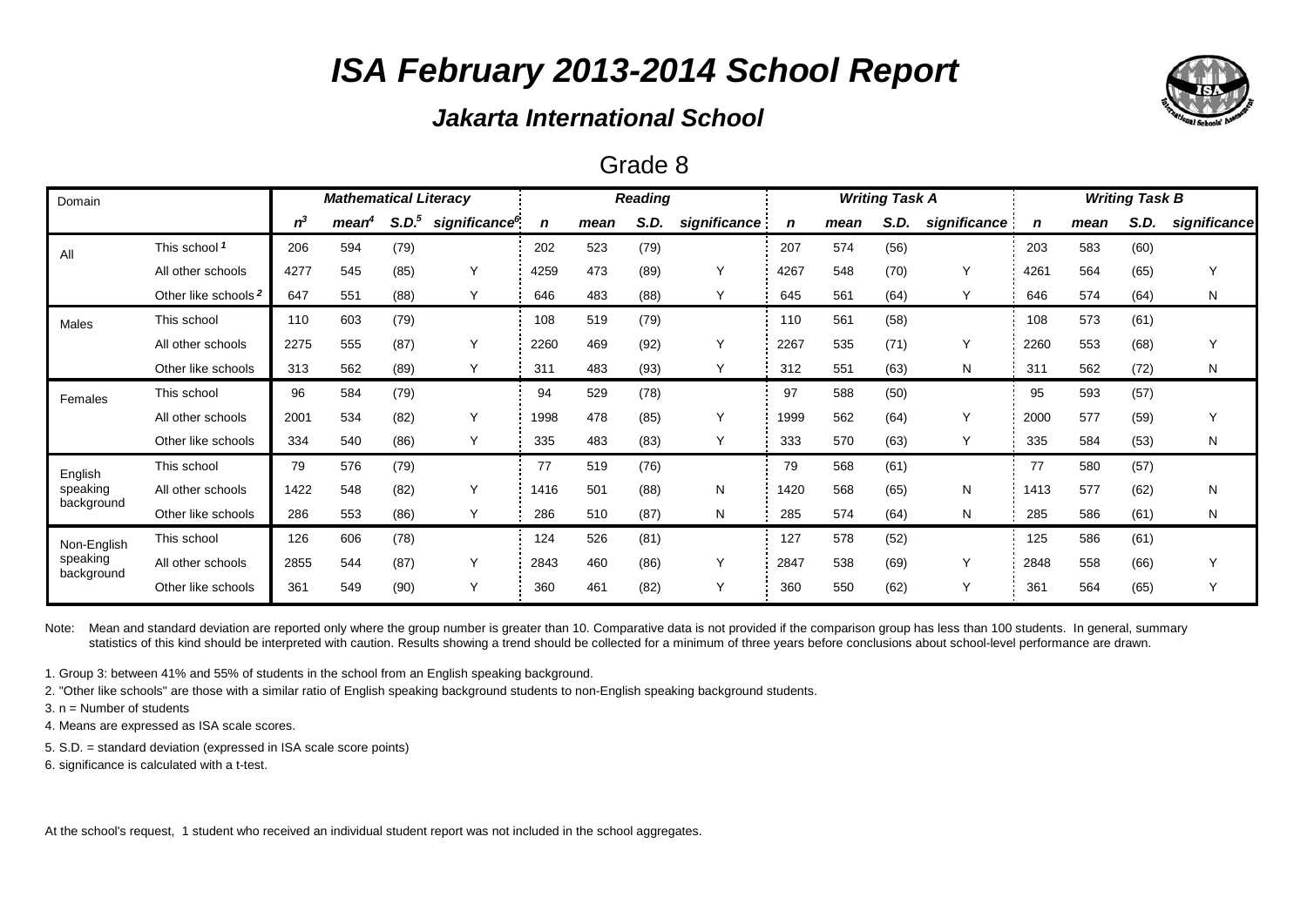**Mathematical Literacy**



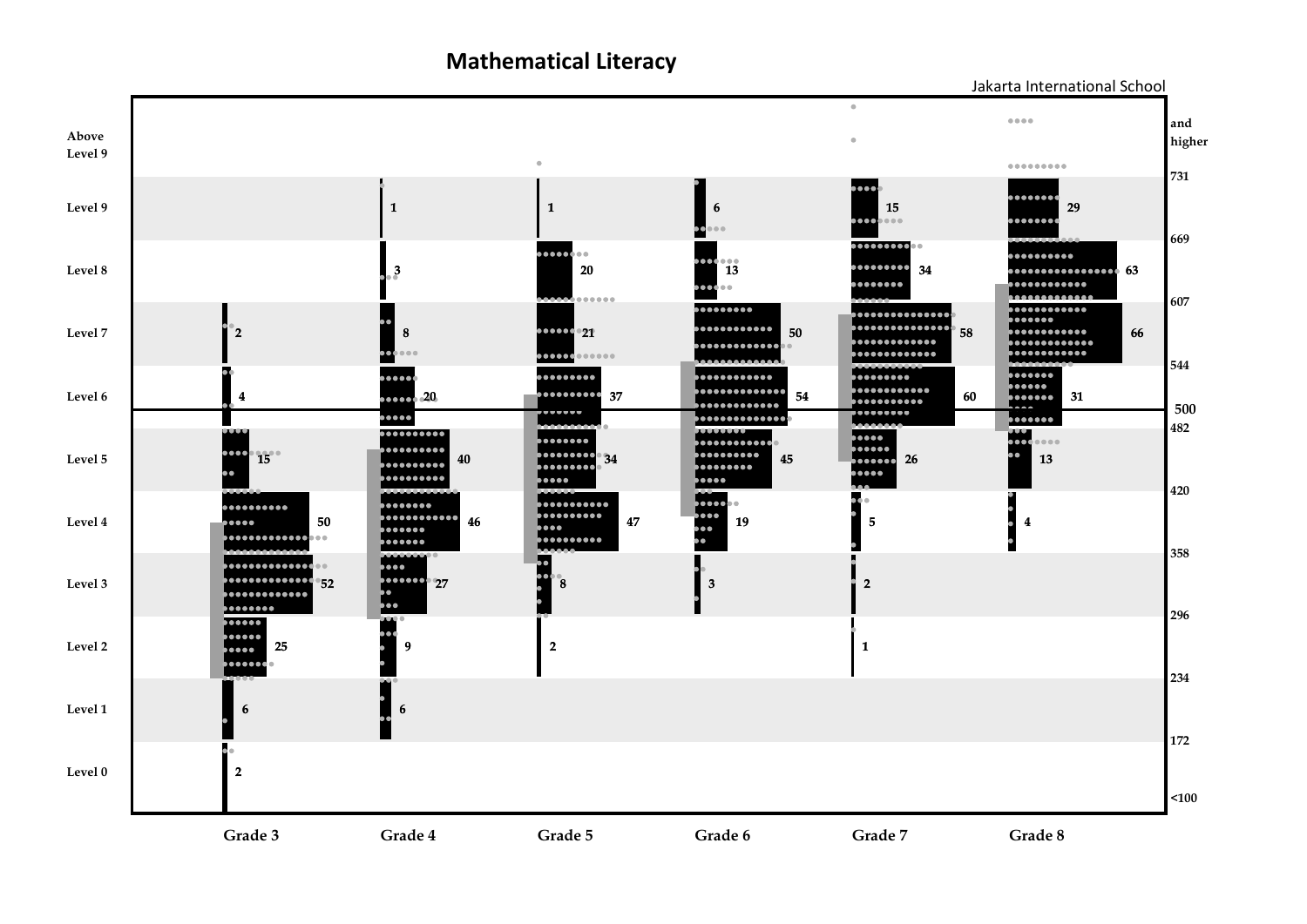

**Reading**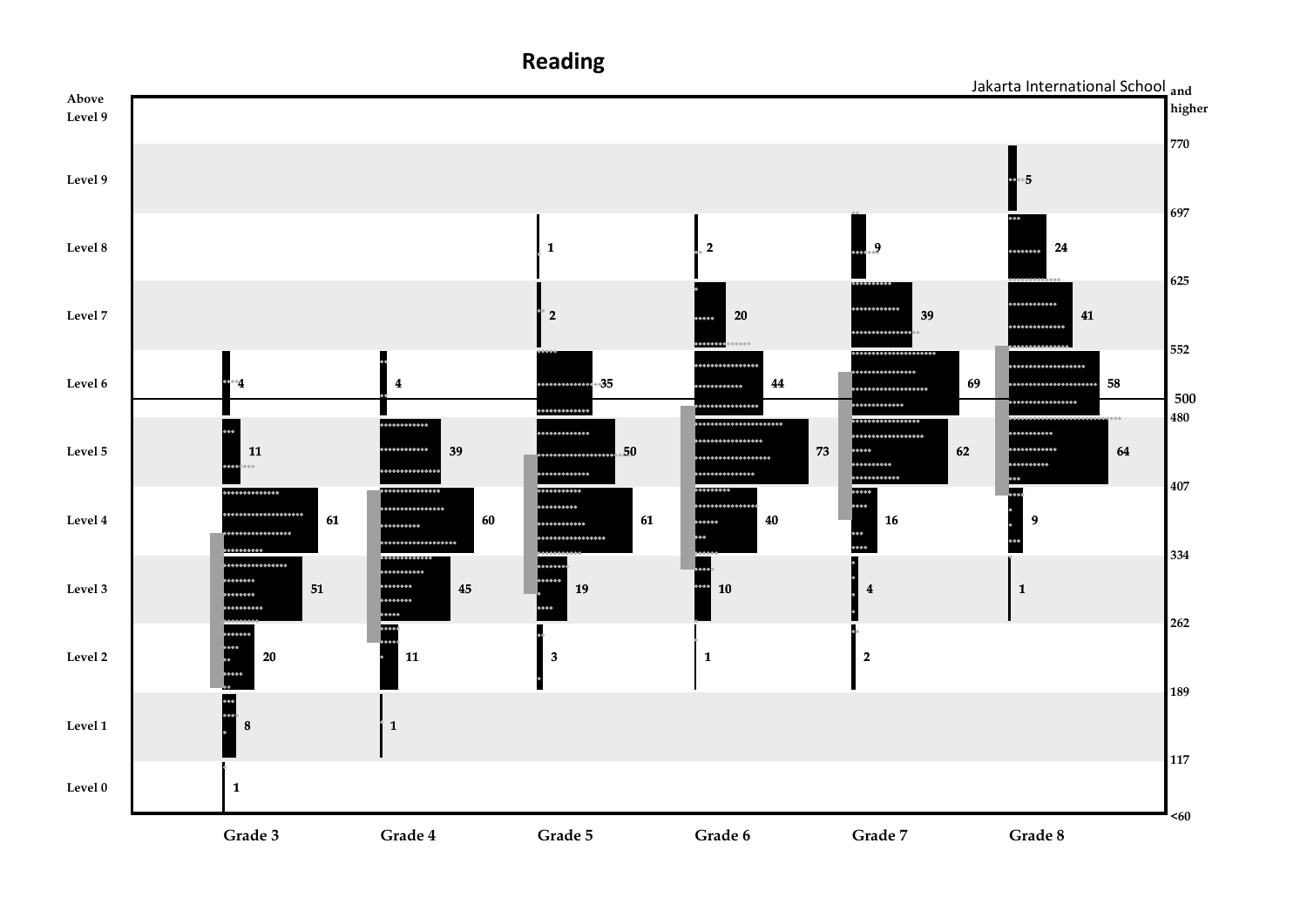**Writing A**